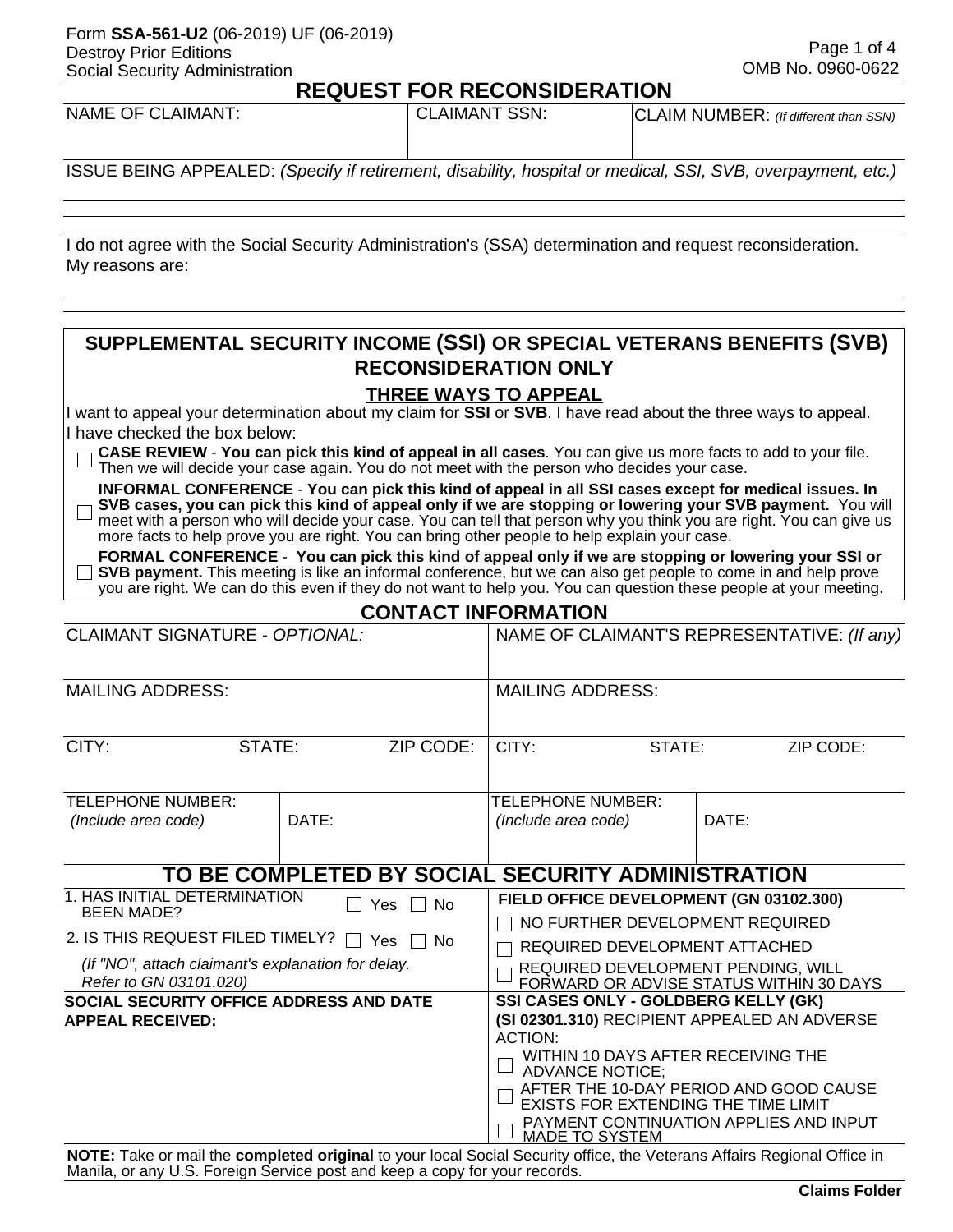# **ADMINISTRATIVE ACTIONS THAT ARE INITIAL DETERMINATIONS (See GN03101.070, GN03101.080, and SI04010.010)**

**NOTE:** These lists cover the vast majority of administrative actions that are initial determinations. However, they are not all inclusive.

## **Title II**

- 1. Entitlement or continuing entitlement to benefits;
- 2. Reentitlement to benefits;
- 3. The amount of benefit;
- 4. A recomputation of benefit;
- 5. A reduction in disability benefits because benefits under a worker's compensation law were also received;
- 6. A deduction from benefits on account of work;
- 7. A deduction from disability benefits because of claimant's refusal to accept rehabilitation services;
- 8. Termination of benefits;
- 9. Penalty deductions imposed because of failure to report certain events;
- 10. Any overpayment or underpayment of benefits;
- 11. Whether an overpayment of benefits must be repaid;
- 12. How an underpayment of benefits due a deceased person will be paid;
- 13. The establishment or termination of a period of disability;
- 14. A revision of an earnings record;
- 15. Whether the payment of benefits will be made, on the claimant's behalf to a representative payee, u unless the claimant is under age 18 or legally incompetent;
- 16. Who will act as the payee if we determine that representative payment will be made;
- 17. An offset of benefits because the claimant previously received Supplemental Security Income payments for the same period;
- 18. Whether completion of or continuation for a specified period of time in an appropriate v vocational rehabilitation program will significantly increase the likelihood that the claimant will not have to return to the disability benefit rolls and thus, whether the claimant's benefits may be continued even though the claimant is not disabled;
- 19. Nonpayment of benefits because of claimant's confinement for more than 30 continuous days in a jail, prison, or other correctional institution for conviction of a criminal offense;
- 20. Nonpayment of benefits because of claimant's confinement for more than 30 continuous days in a mental health institution or other medical facility because a court found the individual was not guilty for reason of insanity; a court found that he/she was incompetent to stand trial or was unable to stand trial for some other similar mental defect; or, a court found that he/she was sexually dangerous.

### **Title XVI**

- 1. Eligibility for, or the amount of, Supplemental Security Income benefits;
- 2. Suspension, reduction, or termination of Supplemental Security Income benefits;
- 3. Whether an overpayment of benefits must be repaid;
- 4. Whether payments will be made, on claimant's behalf to a representative payee, unless the claimant is under age 18, legally incompetent, or determined to be a drug addict or alcoholic;
- 5. Who will act as payee if we determine that representative payment will be made;
- 6. Imposing penalties for failing to report important information;
- 7. Drug addiction or alcoholism;
- 8. Whether claimant is eligible for special SSI cash benefits;
- 9. Whether claimant is eligible for special SSI eligibility status;
- 10. Claimant's disability; and
- 11. Whether completion of or continuation for a specified period of time in an appropriate vocational rehabilitation program will significantly increase the likelihood that claimant will not have to return to the disability benefit rolls and thus, whether claimant's benefits may be continued even though he or she is not disabled.

#### **NOTE: Every redetermination which gives an individual the right of further review constitutes an initial determination.**

## **Title VIII** (See VB 02501.035)

- 1. Meeting or failing to meet the qualifying and/or entitlement factors for special veterans benefits (SVB);
- 2. Reduction, suspension or termination of SVB payments;
- 3. Applicability of a disqualifying event prior to SVB entitlement;
- 4. Administrative actions in SVB cases similar to those listed under Title II-items 3, 4, 10, 11 & 16.

## **Title XVIII**

- 1. Entitlement to hospital insurance benefits and to enrollment for supplementary medical insurance benefits;
- 2. Disallowance (including denial of application for HIB and denial of application for enrollment for SMIB);
- 3. Termination of benefits (including termination of entitlement to HI and SMI).
- 4. Initial determinations regarding Medicare Part B income-related premium subsidy reductions.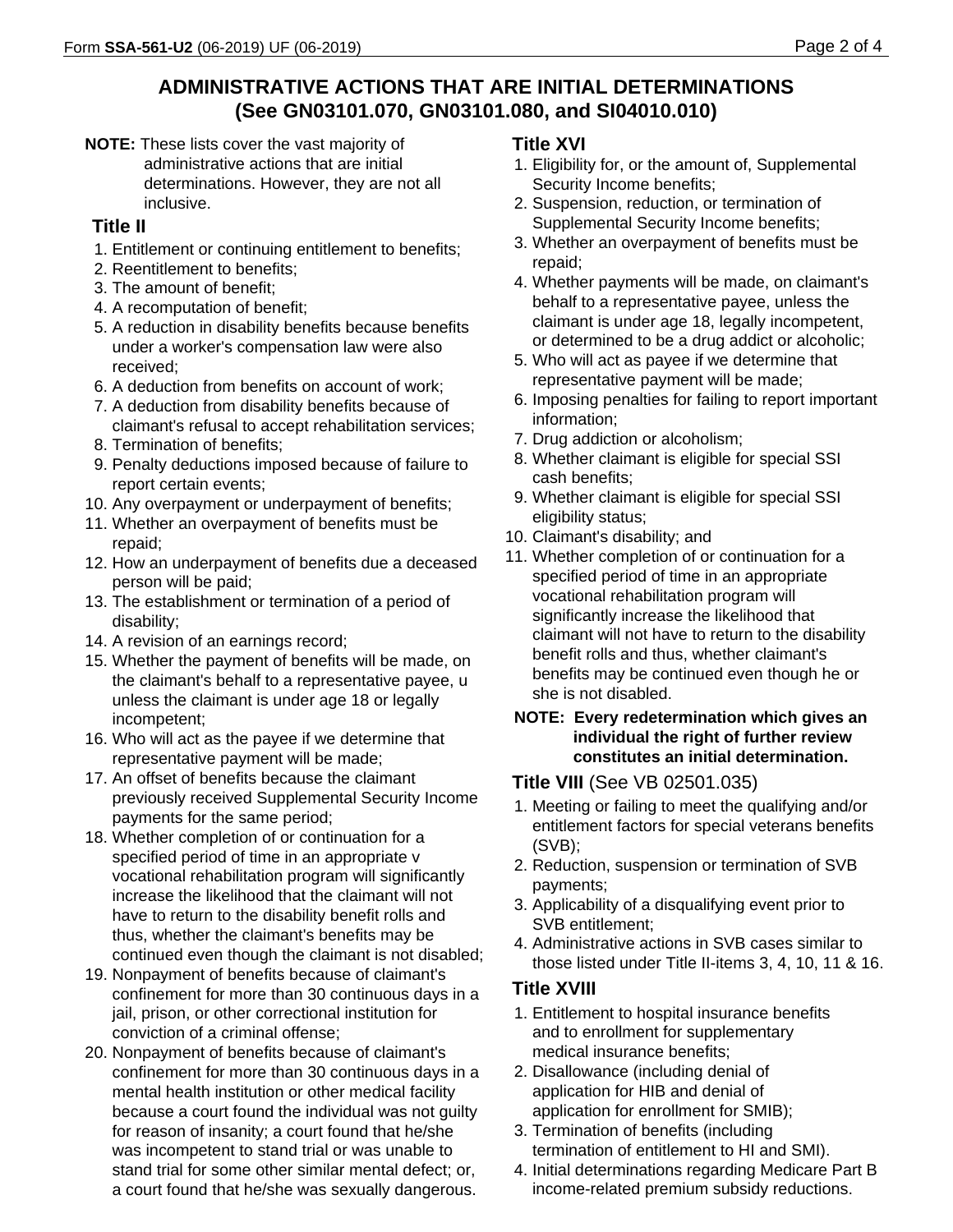#### Form **SSA-561-U2** (06-2019) UF (06-2019) Destroy Prior Editions Social Security Administration

П

 Page 3 of 4 OMB No. 0960-0622

|  |  |  | <b>REQUEST FOR RECONSIDERATION</b> |  |
|--|--|--|------------------------------------|--|
|  |  |  |                                    |  |

| <b>NAME OF CLAIMANT:</b> | <b>CLAIMANT SSN:</b> | CLAIM NUMBER: (If different than SSN) |
|--------------------------|----------------------|---------------------------------------|
|                          |                      |                                       |

ISSUE BEING APPEALED: *(Specify if retirement, disability, hospital or medical, SSI, SVB, overpayment, etc.)*

I do not agree with the Social Security Administration's (SSA) determination and request reconsideration. My reasons are:

## **SUPPLEMENTAL SECURITY INCOME (SSI) OR SPECIAL VETERANS BENEFITS (SVB) RECONSIDERATION ONLY**

### **THREE WAYS TO APPEAL**

I want to appeal your determination about my claim for **SSI** or **SVB**. I have read about the three ways to appeal. I have checked the box below:

| $\Box$ CASE REVIEW - You can pick this kind of appeal in all cases. You can give us more facts to add to your file. |  |
|---------------------------------------------------------------------------------------------------------------------|--|
| $\sqcup$ Then we will decide your case again. You do not meet with the person who decides your case.                |  |

**INFORMAL CONFERENCE** - **You can pick this kind of appeal in all SSI cases except for medical issues. In SVB cases, you can pick this kind of appeal only if we are stopping or lowering your SVB payment.** You will П meet with a person who will decide your case. You can tell that person why you think you are right. You can give us more facts to help prove you are right. You can bring other people to help explain your case.

**FORMAL CONFERENCE** - **You can pick this kind of appeal only if we are stopping or lowering your SSI or SVB payment.** This meeting is like an informal conference, but we can also get people to come in and help prove you are right. We can do this even if they do not want to help you. You can question these people at your meeting.

|  | <b>CONTACT INFORMATION</b> |  |
|--|----------------------------|--|
|  |                            |  |

| <b>CLAIMANT SIGNATURE - OPTIONAL:</b>                                                                                                                                                      |               | NAME OF CLAIMANT'S REPRESENTATIVE: (If any)                                                                                                                                                                                                                                                                                |                                                   |                                          |  |       |  |
|--------------------------------------------------------------------------------------------------------------------------------------------------------------------------------------------|---------------|----------------------------------------------------------------------------------------------------------------------------------------------------------------------------------------------------------------------------------------------------------------------------------------------------------------------------|---------------------------------------------------|------------------------------------------|--|-------|--|
| <b>MAILING ADDRESS:</b>                                                                                                                                                                    |               | <b>MAILING ADDRESS:</b>                                                                                                                                                                                                                                                                                                    |                                                   |                                          |  |       |  |
| CITY:<br>ZIP CODE:<br>STATE:                                                                                                                                                               |               |                                                                                                                                                                                                                                                                                                                            | CITY:                                             | STATE:<br>ZIP CODE:                      |  |       |  |
| <b>TELEPHONE NUMBER:</b><br>(Include area code)                                                                                                                                            |               | DATE:                                                                                                                                                                                                                                                                                                                      |                                                   | TELEPHONE NUMBER:<br>(Include area code) |  | DATE: |  |
|                                                                                                                                                                                            |               |                                                                                                                                                                                                                                                                                                                            | TO BE COMPLETED BY SOCIAL SECURITY ADMINISTRATION |                                          |  |       |  |
| 1. HAS INITIAL DETERMINATION<br><b>BEEN MADE?</b><br>2. IS THIS REQUEST FILED TIMELY? $\Box$ Yes $\Box$ No<br>(If "NO", attach claimant's explanation for delay.<br>Refer to GN 03101.020) | Yes $\Box$ No | FIELD OFFICE DEVELOPMENT (GN 03102.300)<br>NO FURTHER DEVELOPMENT REQUIRED<br>REQUIRED DEVELOPMENT ATTACHED<br>REQUIRED DEVELOPMENT PENDING, WILL<br>FORWARD OR ADVISE STATUS WITHIN 30 DAYS                                                                                                                               |                                                   |                                          |  |       |  |
| SOCIAL SECURITY OFFICE ADDRESS AND DATE<br><b>APPEAL RECEIVED:</b>                                                                                                                         |               | SSI CASES ONLY - GOLDBERG KELLY (GK)<br>(SI 02301.310) RECIPIENT APPEALED AN ADVERSE<br><b>ACTION:</b><br>WITHIN 10 DAYS AFTER RECEIVING THE<br><b>ADVANCE NOTICE;</b><br>AFTER THE 10-DAY PERIOD AND GOOD CAUSE<br>EXISTS FOR EXTENDING THE TIME LIMIT<br>PAYMENT CONTINUATION APPLIES AND INPUT<br><b>MADE TO SYSTEM</b> |                                                   |                                          |  |       |  |

**NOTE:** Take or mail the **completed original** to your local Social Security office, the Veterans Affairs Regional Office in Manila, or any U.S. Foreign Service post and keep a copy for your records.